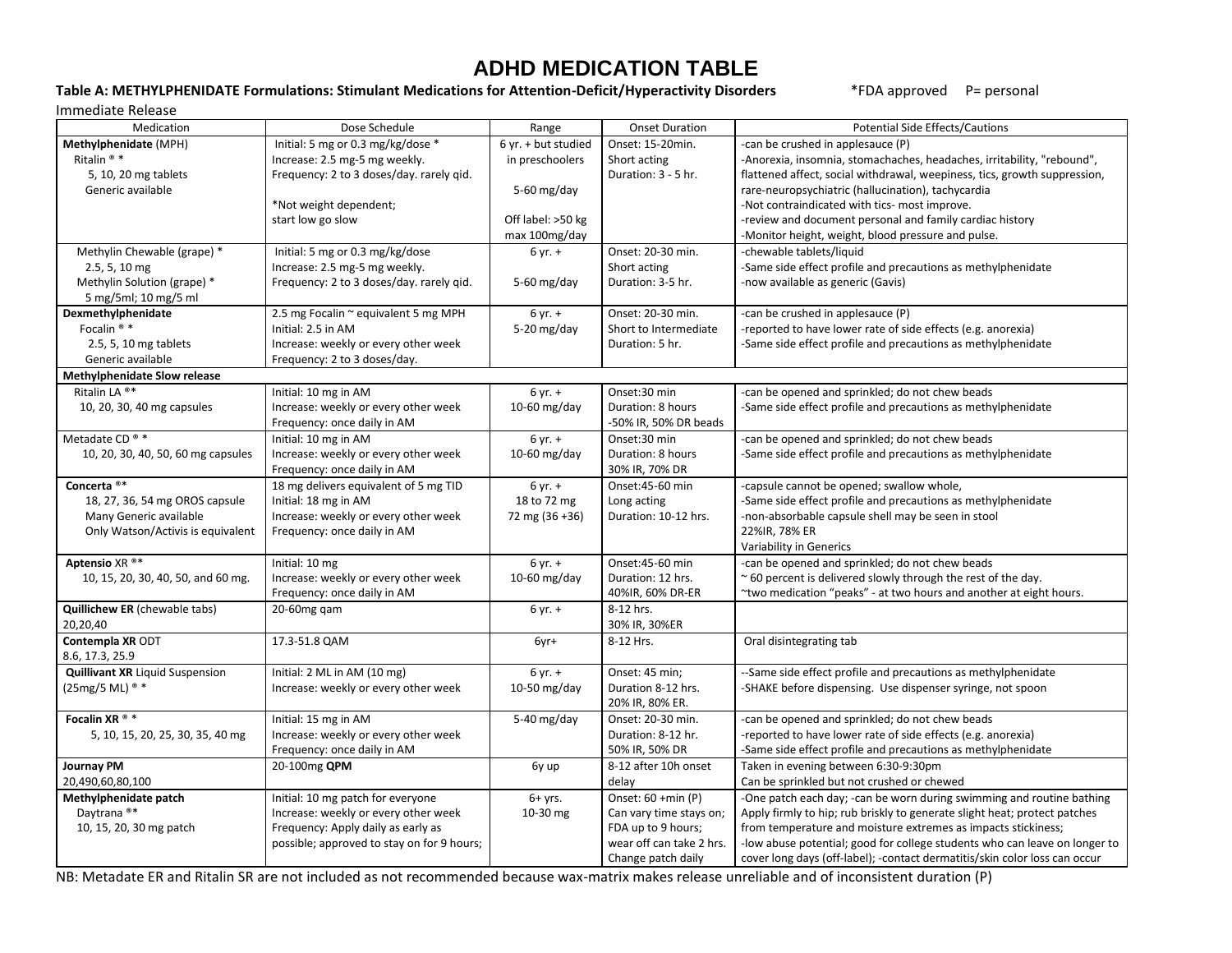## **Table B. AMPHETAMINE FORMULATIONS: Stimulant Medications for Attention-Deficit/Hyperactivity Disorders**

| Medication                        | Dose Schedule                      | Range                  | <b>Onset Duration</b> | <b>Potential Side Effects/Cautions</b>                                 |  |
|-----------------------------------|------------------------------------|------------------------|-----------------------|------------------------------------------------------------------------|--|
| Desoxyn (Methamphetamine)         |                                    | $6-17y$                | $3-5$ hrs.            | Approved 1943                                                          |  |
| 5 <sub>mg</sub>                   |                                    | 5-10mg bid             |                       | Extremely high potential for misuse and diversion                      |  |
|                                   |                                    | Approved 1943          |                       |                                                                        |  |
| Dextroamphetamine (Dex)           | Initial: 2.5-5 mg (0.15mg/kg/dose) | FDA ap. 3y-16y         | Onset: 20-60 min.     | -can be crushed in applesauce (P)                                      |  |
| Dexedrine tablets ® *             | Increase: 2.5 mg 5 mg.             | 2.5-20mg/bid           | Duration: 4-6 hr.     | -Anorexia, insomnia, stomachaches, headaches, irritability, "rebound", |  |
| <b>DextroStat tablets</b>         | Frequency: 2-3 doses/day           | $0.15 - 0.4$           |                       | social withdrawal, weepiness, stereotypies/picking, tics, growth       |  |
| 5, 10mg tablets                   |                                    | mg/kg/dose             |                       | suppression, jitteriness, tachycardia, rare neuropsychiatric effects   |  |
|                                   |                                    |                        |                       | -Interactions- decongestants. antihistamine, SSRI, vitamin C           |  |
|                                   |                                    |                        |                       | -review personal and family cardiac history                            |  |
|                                   |                                    |                        |                       | -Monitor height, weight, blood pressure and pulse.                     |  |
|                                   |                                    |                        |                       | -high potential for misuse and diversion                               |  |
|                                   |                                    |                        |                       |                                                                        |  |
| Procentra ® solution              | Initial: 2.5-5 mg (0.15mg/kg/dose) | $3-16y$                | Onset: 20-60 min.     | -liquid; measure carefully;                                            |  |
| Dextro-amphetamine                | Increase: 2.5 mg 5 mg.             | 5-20mg bid             | Duration: 3-5 hr.     | -Same as dextroamphetamine                                             |  |
| 5 mg/5ml oral solution            | Frequency: 2-3 doses/day           | $0.15 -$               |                       | -bubble-gum flavor                                                     |  |
|                                   |                                    | 0.4mg/kg/dose          |                       | - High misuse diversion potential                                      |  |
| Eveko - Amphetamine               | 3-5y Initial 2.5                   | $3-17y$                | 20 min                | Scored tab                                                             |  |
| 5mg, 10mg                         | 6-16 initial 5mg                   | 2.5-20mg BID           | 3-5 hr.               | High diversion potential                                               |  |
|                                   |                                    |                        |                       |                                                                        |  |
| Zenzedi - Dextroamphetamine       | Same as Dexedrine                  |                        |                       | 5mg scored, 10mg double scored                                         |  |
| 2.5, 5.7.5, 20, 25, 20, 30mg      |                                    |                        |                       |                                                                        |  |
| <b>Mixed Amphetamine Salts *</b>  | Initial: 5 mg in AM                | 5-40 mg/day            | Onset: 30 min?        | -can be crushed in applesauce ((P))                                    |  |
| Adderall®                         | Increase: 5 mg weekly              |                        | Duration: 6 hr.?      | -Same profile as dextroamphetamine; better tolerated as the four       |  |
| 5, 10, 20 mg                      | Frequency: 1-2 doses/day           |                        |                       | different salts are absorbed at slightly different rates;              |  |
| Ggeneric available                |                                    |                        |                       |                                                                        |  |
| Adderall XR®                      | Initial: 5 mg in AM                | 5-40 mg/day            | Onset: 30 min?        | -can be opened and sprinkled; do not chew                              |  |
| (Mixed Amphetamine Salts XR)      | Increase: 5 mg weekly              |                        | Duration: 8-10 hr.?   | --Same profile as dextroamphetamine; better tolerated as the four      |  |
|                                   | Frequency: 1-2 doses/day           |                        |                       | different salts are absorbed at slightly different rates;              |  |
| 5, 10, 20 mg                      |                                    |                        |                       |                                                                        |  |
| Ggeneric available                |                                    |                        |                       |                                                                        |  |
| Dexedrine Spansules <sup>®</sup>  | Initial: 5 mg in AM                | $5 - 40$               | Onset: 60-90 min      | -can be opened and sprinkled; do not chew                              |  |
| (dextroamphetamine)               | $(0.3 \text{ mg/kg/dose})$         | mg/day                 | Duration: 6-10 hr.    | -Same as dextroamphetamine                                             |  |
| 5, 10, 15 mg capsules             | Increase: 5 mg. weekly             |                        |                       |                                                                        |  |
| no generic available              | Frequency: 1-2 doses/day.          | $0.3 - 0.8$ mg/kg/dose |                       |                                                                        |  |
|                                   |                                    |                        |                       |                                                                        |  |
| Adzenys XR ODT (amphetamine)      | 6.3-18.8 QAM                       | 6yr up                 | 8-12 hr.              | Doses meant to be equivalent to 5, 10,15,20 & 30 of MAS                |  |
| 3.1, 6.3, 9.4, 12.5, 25.7, 18.8   |                                    | $3.1$ mg=5 mg of       |                       |                                                                        |  |
|                                   |                                    | mixed salts            |                       |                                                                        |  |
| <b>Dynavel XR (amphetamine)</b>   | 2.5mg                              | $6-17y$                | 8-12hr                | ER oral suspension, must shake well                                    |  |
| 2.5mg/suspension                  |                                    | $2.5 - 20$ mg/am       |                       |                                                                        |  |
| Mydayis (mixed amphetamine salts) |                                    |                        |                       | PH dependent slow release- may last up to 16 hours                     |  |
|                                   |                                    |                        |                       |                                                                        |  |

| Vyvanse ® (Lisdexamfetamine)   | Initial: 20 mg in AM      | 20-70 mg | Onset: 60 min                                | can be dissolved in water                                           |
|--------------------------------|---------------------------|----------|----------------------------------------------|---------------------------------------------------------------------|
|                                | Increase: 10 mg weekly    |          | Duration 10-12 hours   -less abuse potential |                                                                     |
| 20, 30, 40, 50, 60, 70 mg caps | Frequency; single AM dose |          |                                              | -Same profile as dextroamphetamine; better tolerated and "smoother" |
|                                |                           |          |                                              | (P) as metabolized in small intestine at slower rate                |